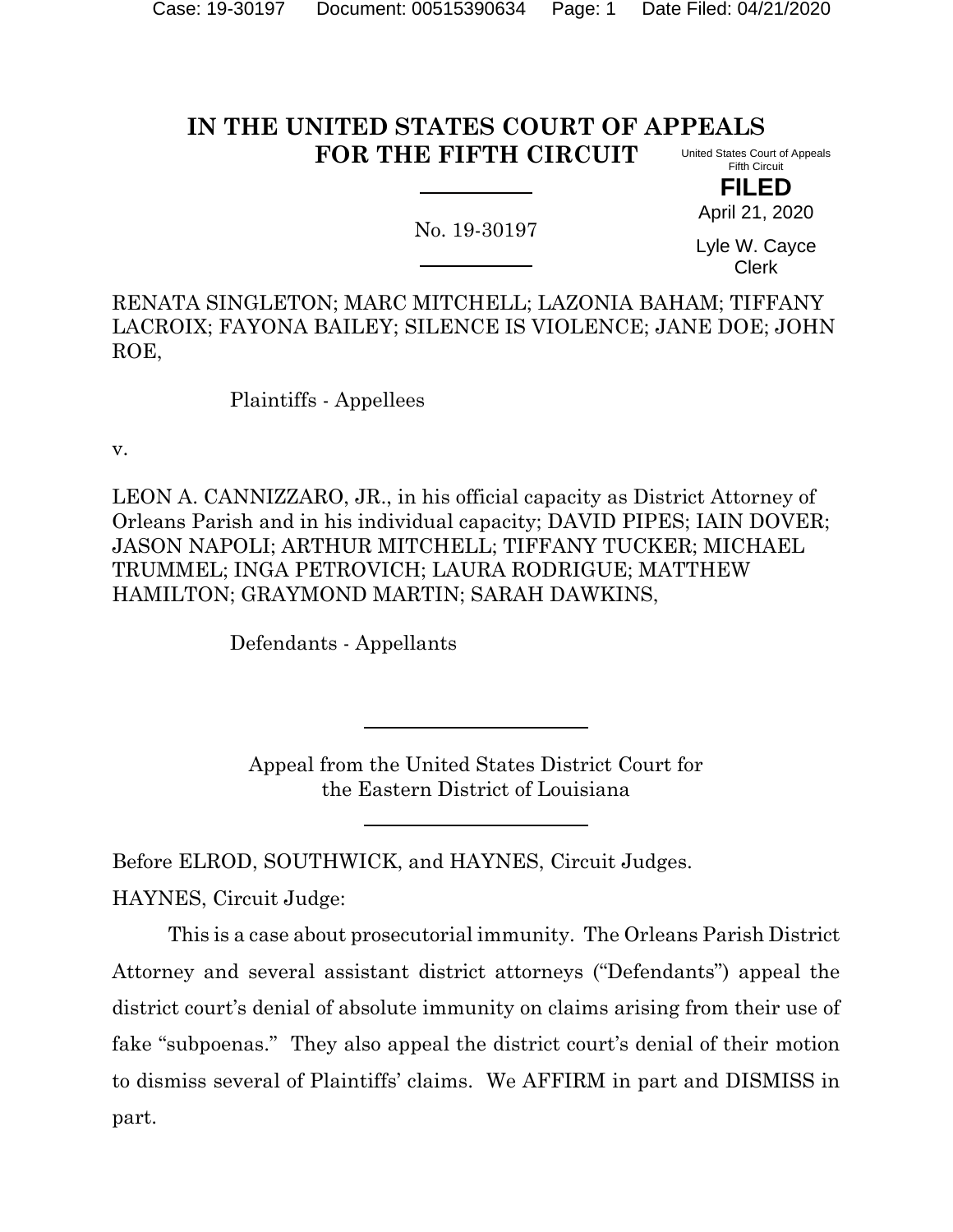#### I. **Background**

Plaintiffs allege that for years, prosecutors at the Orleans Parish District Attorney's Office (the "Office"), under the direction of District Attorney Leon Cannizzaro, used fake "subpoenas" to pressure crime victims and witnesses to meet with them. These documents were labeled "SUBPOENA" and were marked with the Office's official seal. They directed recipients "to appear before the District Attorney for the Parish of Orleans" and warned that "A FINE AND IMPRISONMENT MAY BE IMPOSED FOR FAILURE TO OBEY THIS NOTICE." The Office's use of the fake subpoenas violated Louisiana law, which requires prosecutors to channel proposed subpoenas through a court. *See* LA. CODE CRIM. PROC. ANN. art. 66.[1](#page-1-0)

A brief summary of each relevant Plaintiff's<sup>[2](#page-1-1)</sup> experience with the fake subpoenas is in order. Plaintiff Renata Singleton is a domestic violence victim who refused to speak with prosecutors about a domestic incident. She alleges that an investigator from the Office then delivered two fake subpoenas to her home. The fake subpoenas demanded that she appear at the Office for questioning. Singleton did not comply.

#### *Id.*

<span id="page-1-0"></span><sup>1</sup> Article 66 provides:

Upon written motion of the attorney general or district attorney setting forth reasonable grounds therefor, the court may order the clerk to issue subpoenas directed to the persons named in the motion, ordering them to appear at a time and place designated in the order for questioning by the attorney general or district attorney respectively, concerning any offense under investigation by him.

<span id="page-1-1"></span><sup>2</sup> In addition to the individual Plaintiffs who received fake subpoenas, Plaintiff Silence Is Violence ("SIV") also brings subpoena-related claims. SIV is a nonprofit victim advocacy organization that alleges that it diverted resources to protecting crime victims from Defendants' "coercive tactics." This case also involves other Plaintiffs whose claims are not relevant to this appeal.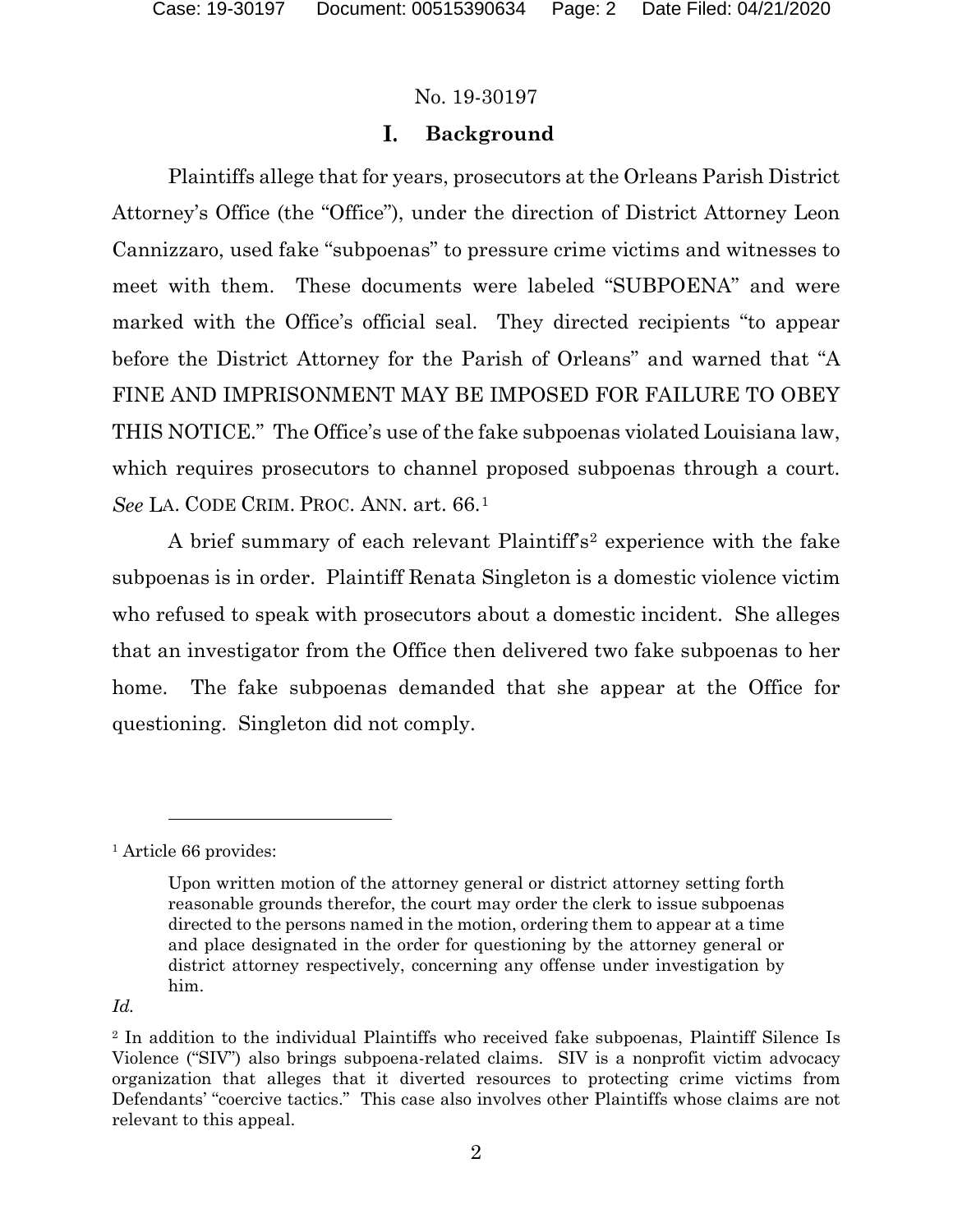Plaintiff Lazonia Baham's daughter's boyfriend was murdered. The Office charged a suspect with committing the murder. Baham spoke at her home and over the telephone with two investigators from the Office about the murder. One of the investigators allegedly pressured Baham to provide testimony that contradicted her memory of the events. In the following months, Baham received several fake subpoenas demanding that she appear for private meetings at the Office. Baham refused to comply. A Defendant assistant district attorney ("ADA") then applied for a material witness warrant based on Baham's refusal to meet with the Office. Baham was jailed for over a week as a result. She has since testified twice in pretrial proceedings in the case, apparently pursuant to lawful subpoenas. The case has not yet gone to trial.

Plaintiff Jane Doe is a victim of child molestation and child pornography. While the criminal case against the suspect was pending, a Defendant ADA and an investigator delivered a fake subpoena to Doe's home demanding that she appear for questioning at the Office. The ADA threatened to seek Doe's arrest if she did not comply. Due to her fear of being jailed, Doe met privately with the ADA at the Office. The defendant in the related criminal case entered a guilty plea fifteen months after Doe received the fake subpoena.

Plaintiffs Fayona Bailey and Tiffany LaCroix were both potential witnesses in two different murder cases. They each received a fraudulent subpoena demanding a private meeting at the Office prior to trial. Both Bailey and LaCroix retained counsel, who moved to quash the fake subpoenas. In response to the motions to quash, prosecutors withdrew the subpoenas. Neither Bailey nor LaCroix was ever called to testify.

Plaintiffs sued Defendants in federal court, asserting various federal constitutional claims for monetary and injunctive relief against the assistant

3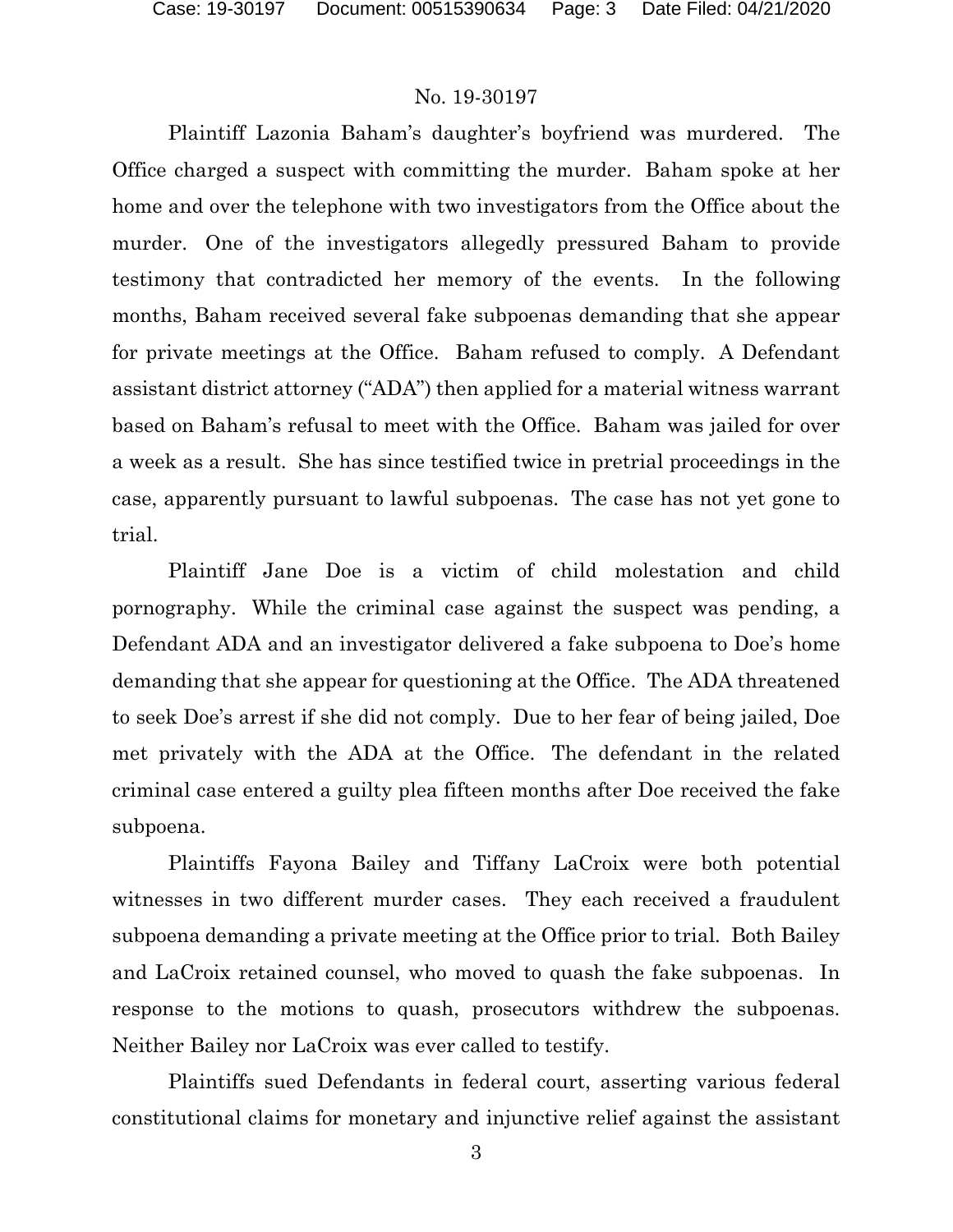district attorneys and Cannizzaro in his individual capacity (collectively, "Individual Defendants"), and against Cannizzaro in his official capacity. Plaintiffs also asserted individual- and official-capacity claims under Louisiana state law for abuse of process (Count VIII) and fraud (Count IX).

Defendants moved to dismiss. They contended that absolute immunity barred each of Plaintiffs' damages claims against Individual Defendants. They asserted that five of those same claims should also be dismissed based on qualified immunity. Finally, they argued that all of Plaintiffs' official-capacity claims should be dismissed for failure to state a claim on which relief could be granted.

The district court granted absolute or qualified immunity for Individual Defendants on all but two of Plaintiffs' federal individual-capacity damages claims.[3](#page-3-0) It later granted qualified immunity on the two remaining federal individual-capacity claims for monetary damages that it allowed to proceed. As relevant here, the district court denied absolute immunity for Individual Defendants only with respect to Plaintiffs' claims arising from Individual Defendants' creation and use of the fake subpoenas. The court reasoned that absolute immunity did not cover Individual Defendants' "*ultra vires* conduct," which was not "intimately associated with the judicial phase of the criminal process" because Individual Defendants had "side-stepped the judicial process" and "operated outside of the process legally required by the Louisiana Code of

<span id="page-3-0"></span><sup>3</sup> Absolute and qualified immunity protect only *individuals* from claims for *damages*; they do not bar official-capacity claims or claims for injunctive relief. *See Burge v. Par. of St. Tammany*, 187 F.3d 452, 466 (5th Cir. 1999) ("The rule in this circuit is that a Louisiana district attorney, sued in his or her official capacity, is a local government official who is not entitled to Eleventh Amendment immunity."); *Chrissy F. by Medley v. Miss. Dep't of Pub. Welfare*, 925 F.2d 844, 849 (5th Cir. 1991) ("Neither absolute nor qualified personal immunity extends to suits for injunctive or declaratory relief under § 1983."). Thus, Plaintiffs' claims (1) for damages and injunctive relief against Cannizzaro in his official capacity and (2) against Individual Defendants for injunctive relief remain.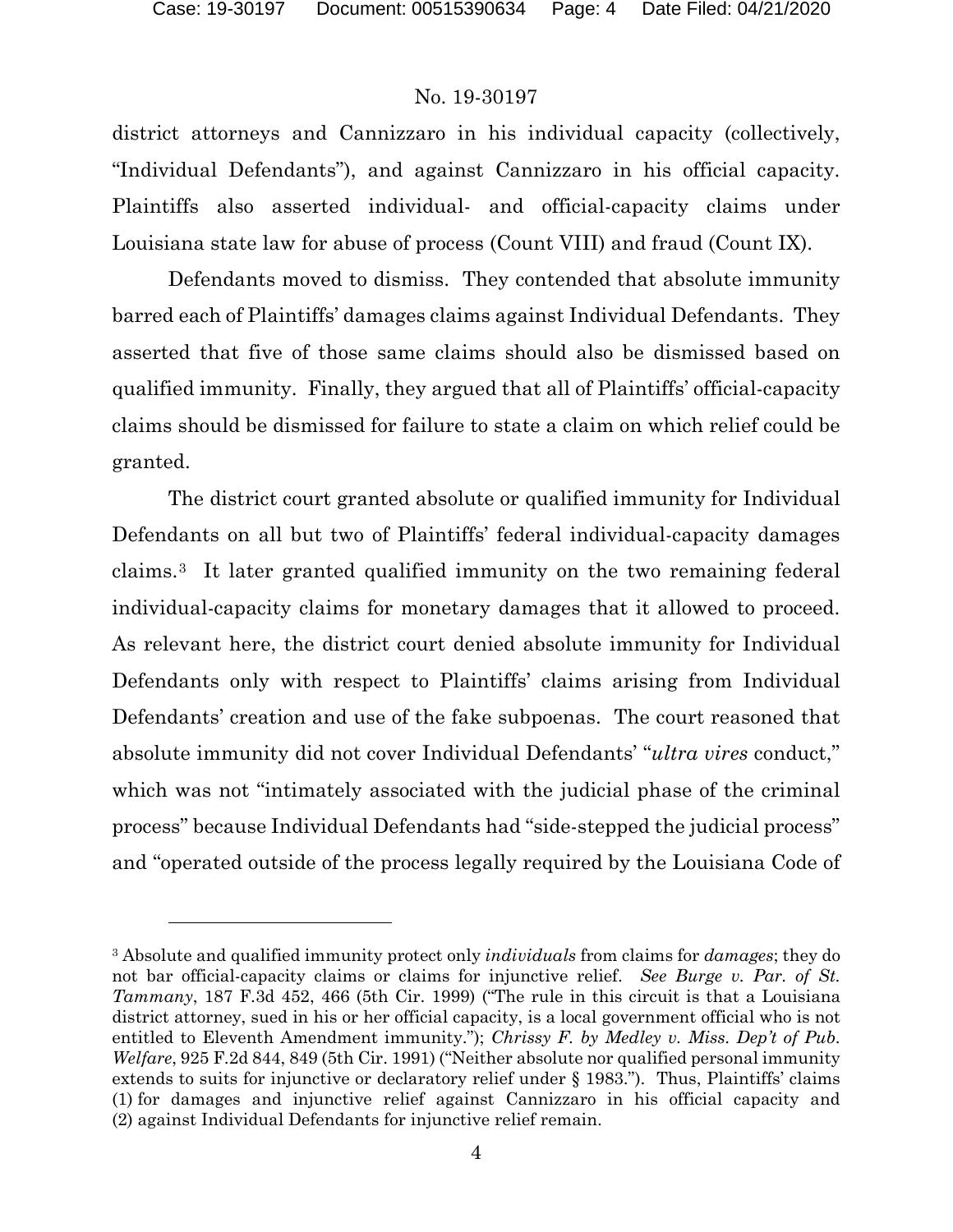Criminal Procedure." The district court also granted in part and denied in part Defendants' motion to dismiss the remaining claims for failure to state a claim on which relief could be granted. Defendants appealed.

#### П. **Jurisdiction & Standard of Review**

The district court had federal question jurisdiction over Plaintiffs' federal claims. 28 U.S.C. § 1331. It had supplemental jurisdiction over Plaintiffs' state-law claims. 28 U.S.C. § 1367.

We have jurisdiction over Defendants' interlocutory appeal from the district court's denial of absolute immunity. *Bosarge v. Miss. Bureau of Narcotics*, 796 F.3d 435, 438 (5th Cir. 2015). But as discussed in Section III.B. *infra*, we lack jurisdiction over Defendants' appeal of the district court's rulings on the merits of Plaintiffs' claims.

We review a district court's denial of a motion to dismiss de novo. *Loupe v. O'Bannon*, 824 F.3d 534, 536 (5th Cir. 2016). "In determining immunity, we accept the allegations of [the plaintiffs'] complaint as true." *Id.* (quoting *Kalina v. Fletcher*, 522 U.S. 118, 122 (1997)).

#### III. **Discussion**

Individual Defendants argue that they are absolutely immune from Plaintiffs' subpoena-related claims. They also ask us to reverse the district court's denial of their motion to dismiss Plaintiffs' remaining claims on the merits. We conclude that (1) at this early, motion to dismiss stage, Individual Defendants are not entitled to absolute immunity for Plaintiffs' subpoenarelated state-law claims and (2) we lack jurisdiction to consider the merits of Plaintiffs' claims.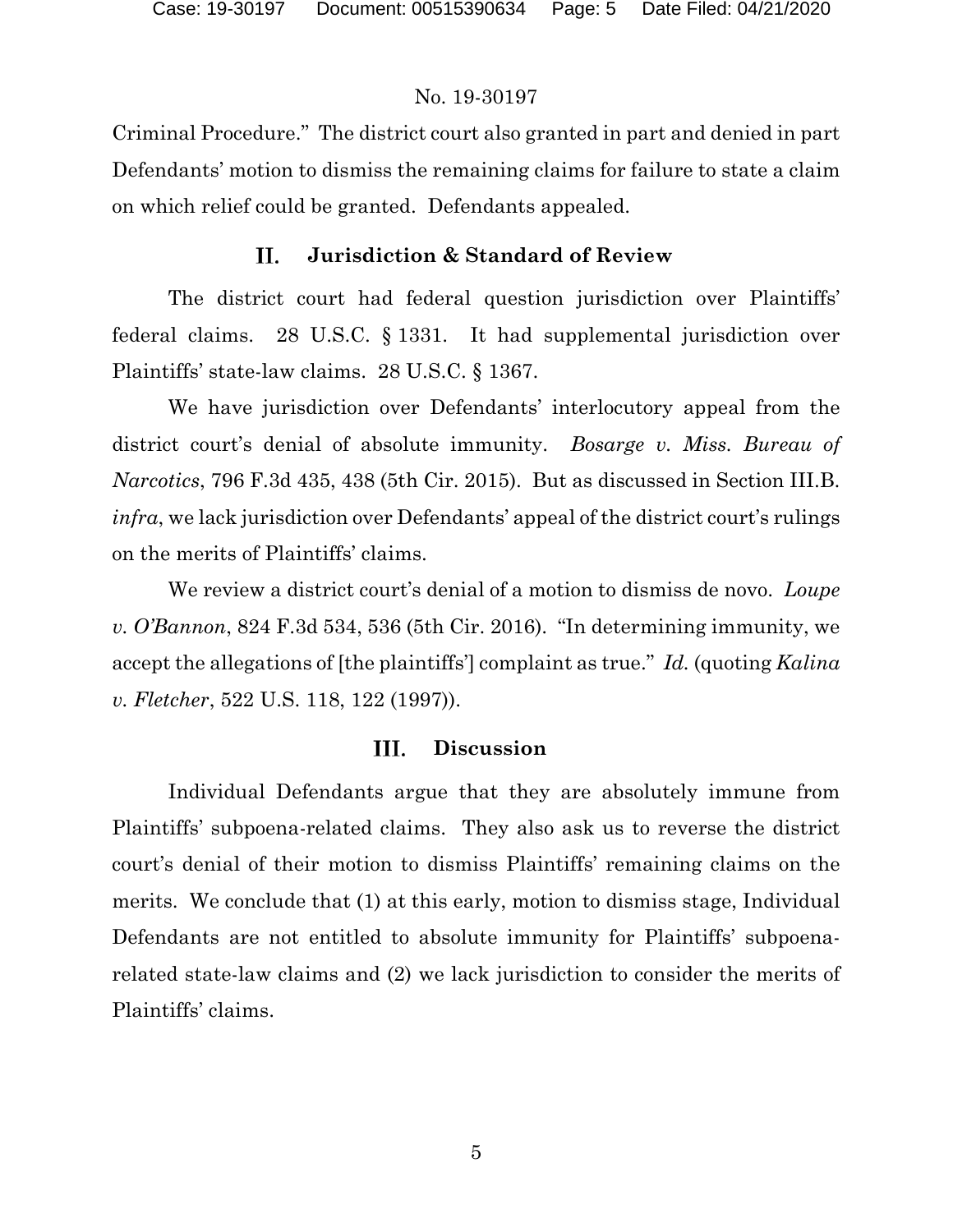### **Absolute Immunity**

Individual Defendants first claim that they are absolutely immune from Plaintiffs' claims arising from the use of the fake subpoenas.<sup>[4](#page-5-0)</sup> Although they may yet be able to prevail on this claim, we disagree with their argument at this stage of the case.

# *1. Overview of Absolute Prosecutorial Immunity for § 1983 Claims*

The Supreme Court extended absolute immunity for § 1983 claims to state prosecutors in *Imbler v. Pachtman*, 424 U.S. 409 (1976). In that case, a criminal defendant whose conviction had been overturned sued the prosecutor, several police officers, and a fingerprint expert, alleging "a conspiracy among them unlawfully to charge and convict him." *Id.* at 415–16. But the Court concluded that state prosecutors are absolutely immune from § 1983 damages claims based on activities "intimately associated with the judicial phase of the criminal process." *Id.* at 430. Thus, the Court held that a state prosecutor who acts "within the scope of his duties in initiating and pursuing a criminal prosecution" is absolutely immune from § 1983 claims for violating a "defendant's constitutional rights." *Id.* at 410.

In discussing absolute immunity, "[t]he Supreme Court has made clear that 'it is the interest in protecting the proper functioning of the office, rather than the interest in protecting its occupant, that is of primary importance.'" *Loupe*, 824 F.3d at 538 (quoting *Kalina*, 522 U.S. at 125). "Thus, 'the actions of a prosecutor are not absolutely immune merely because they are performed

<span id="page-5-0"></span><sup>4</sup> The only remaining claims that implicate absolute immunity are Plaintiffs' state-law claims. Louisiana law tracks federal law on absolute prosecutorial immunity. *See Knapper v. Connick*, 681 So. 2d 944, 947, 950 (La. 1996) ("[W]e have harmonized our own state immunity rules with federal immunity principles in the past"); *accord Tickle v. Ballay*, 259 So. 3d 435, 438–39 (La. Ct. App. 2018).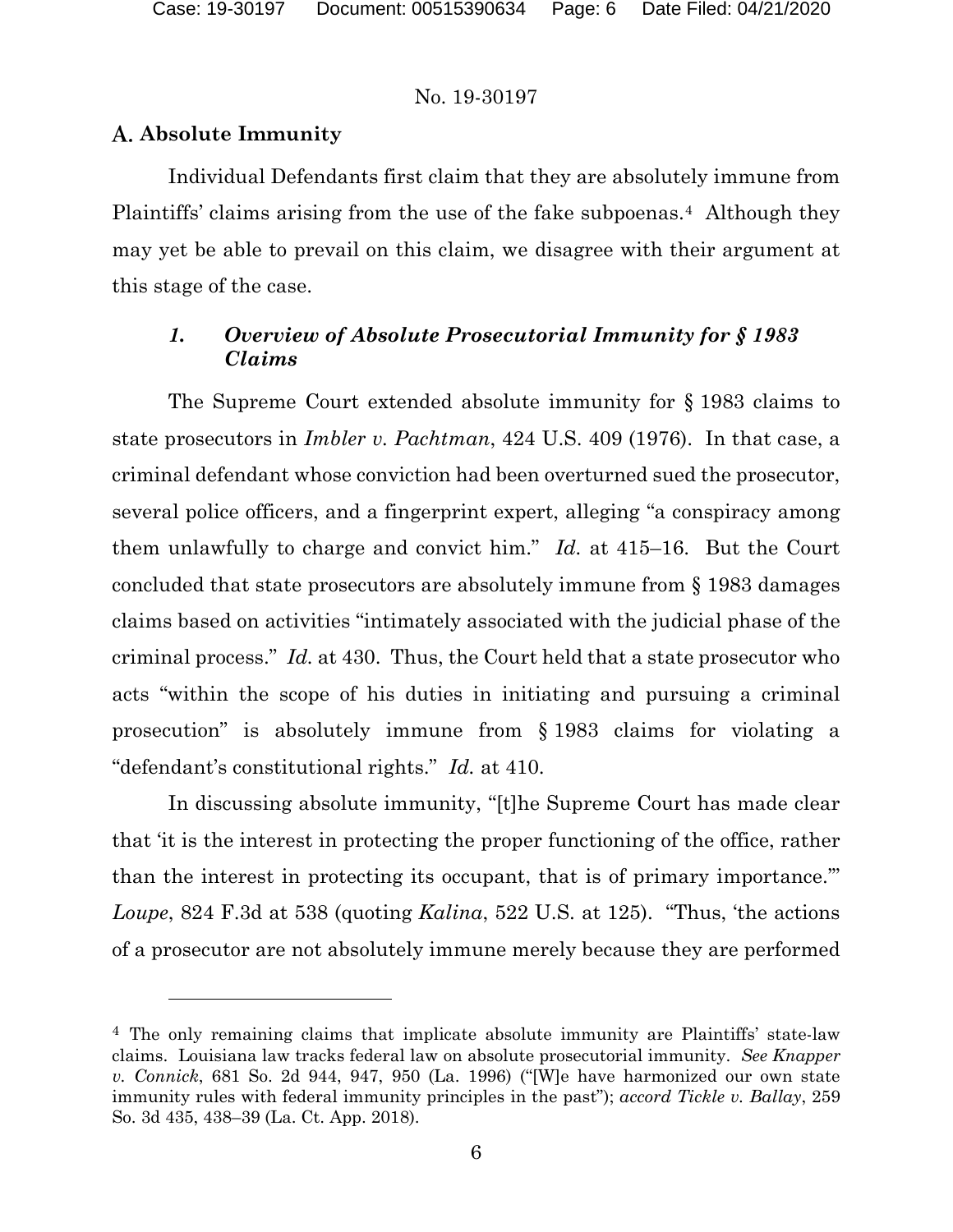by a prosecutor.'" *Loupe*, 824 F.3d at 538 (quoting *Buckley v. Fitzsimmons*, 509 U.S. 259, 273 (1993)).

Instead, the Supreme Court has taken a "functional approach" to absolute immunity that "emphasize[s] that the official seeking absolute immunity bears the burden of showing that such immunity is justified for the function in question." *Burns v. Reed*, 500 U.S. 478, 486 (1991). More specifically, the Court distinguishes between (1) actions taken "in preparing for the initiation of judicial proceedings or for trial, and which occur in the course of [the prosecutor's] role as an advocate for the State," and (2) "administrative duties and those investigatory functions that do not relate to an advocate's preparation for the initiation of a prosecution or for judicial proceedings." *Buckley*, 509 U.S. at 273.

In *Buckley*, the petitioner sued "prosecutors for allegedly fabricating evidence during the preliminary investigation of a crime and making false statements at a press conference announcing the return of an indictment." *Id.* at 261. The Supreme Court held that the prosecutors were not absolutely immune for allegedly fabricating evidence because they lacked "probable cause to arrest [the] petitioner or initiate judicial proceedings" at the time of the alleged fabrication. *Id.* at 274. Thus, the prosecutors' "mission at that time was entirely investigative in character." *Id.* Importantly, however, the Court also recognized that "a determination of probable cause does not guarantee a prosecutor absolute immunity from liability for all actions taken afterwards. Even after that determination,  $\ldots$  a prosecutor may engage in 'police investigative work' that is entitled to only qualified immunity." *Id.* at 274 n.5; *see also id.* at 276 ("When the functions of prosecutors and detectives are the same, . . . the immunity that protects them is also the same.").

We have adhered to this functional approach to absolute immunity. We have held that conduct protected by absolute immunity "is not limited 'only to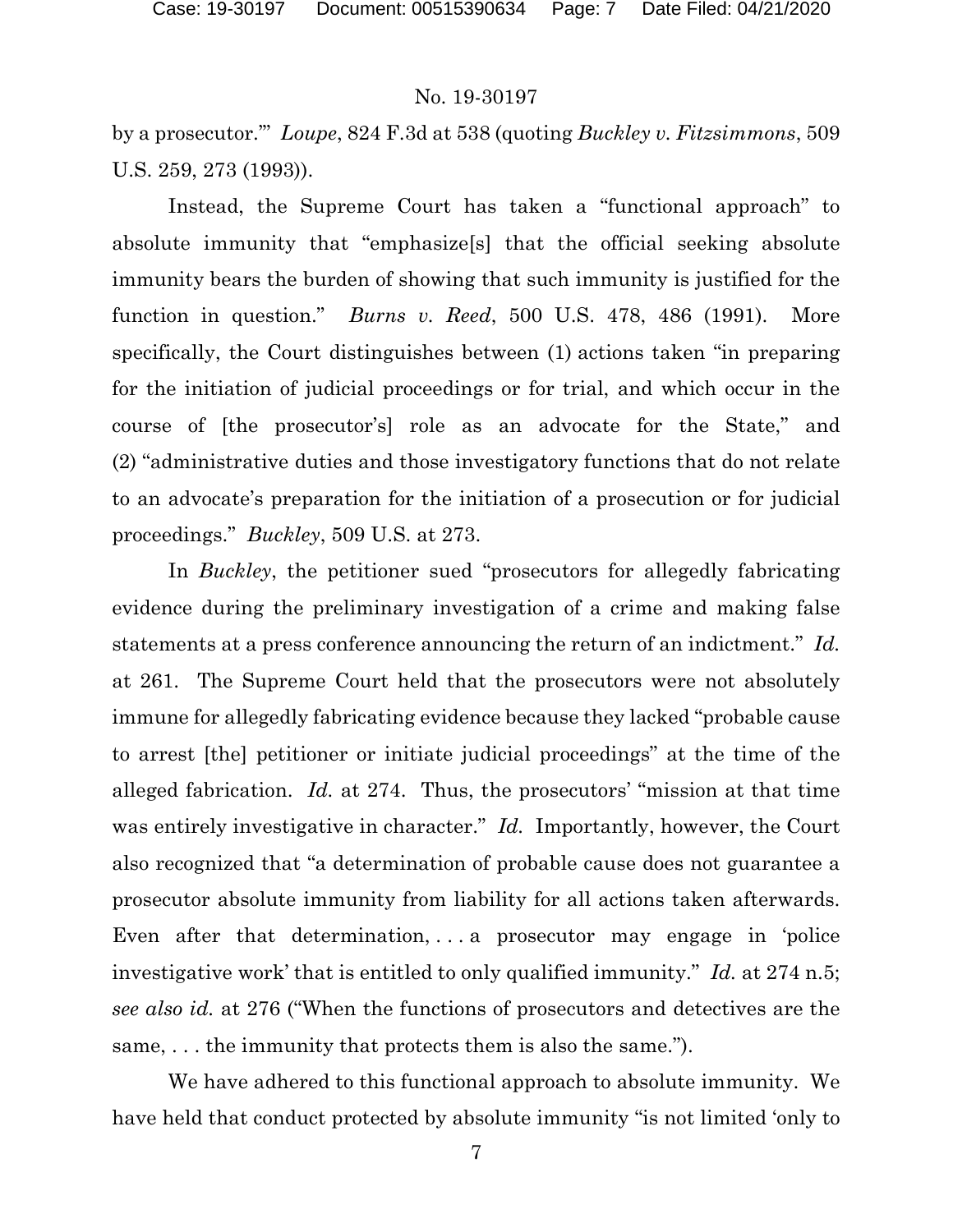the act of initiati[ng judicial proceedings] itself and to conduct occurring in the courtroom,' but instead includes all actions 'which occur in the course of [the prosecutor's] role as an advocate of the State.'" *Cousin v. Small*, 325 F.3d 627, 632 (5th Cir. 2003) (per curiam) (quoting *Buckley*, 509 U.S. at 272–73). Thus, prosecutors are absolutely immune even for "[w]ilful or malicious prosecutorial misconduct . . . if it occurs in the exercise of their advocatory function." *Cousin*, 325 F.3d at 635. But by the same token, "state prosecutors are not entitled to absolute immunity when they perform functions other than their quasi-judicial functions of 'initiating prosecutions and presenting the State's case.'" *Marrero v. City of Hialeah*, 625 F.2d 499, 507 (5th Cir. 1980) (quoting *Imbler*, 424 U.S. at 431).

The policy underlying absolute prosecutorial immunity is twofold. First, "the 'special nature' of the responsibilities of those engaged in the judicial process requires that such persons be accorded absolute immunity when they participate in that process." *Marrero*, 625 F.2d at 507 (quoting *Butz v. Economou*, 438 U.S. 478, 511 (1978)); *see also Van de Kamp v. Goldstein*, 555 U.S. 335, 342 (2009) (noting that "public trust" would suffer if prosecutors were thinking about their own liability in making prosecutorial decisions). This is relevant because

The prosecutor's immunity is derived from the absolute immunity accorded judges and grand jurors, an immunity necessitated by the concern that these actors in the judicial process required by law to make important decisions regarding the initiation, conduct, and merit of controversies which often excite "the deepest feelings" of the parties would be intimidated in the exercise of their discretion by the fear of retaliatory lawsuits brought by angry defendants. A prosecutor's fear of liability could, in a variety of ways, seriously undermine the criminal justice system's goal of accurately determining the guilt or innocence of defendants.

*Marrero*, 625 F.2d at 507 (citation omitted) (quoting *Butz*, 438 U.S. at 509).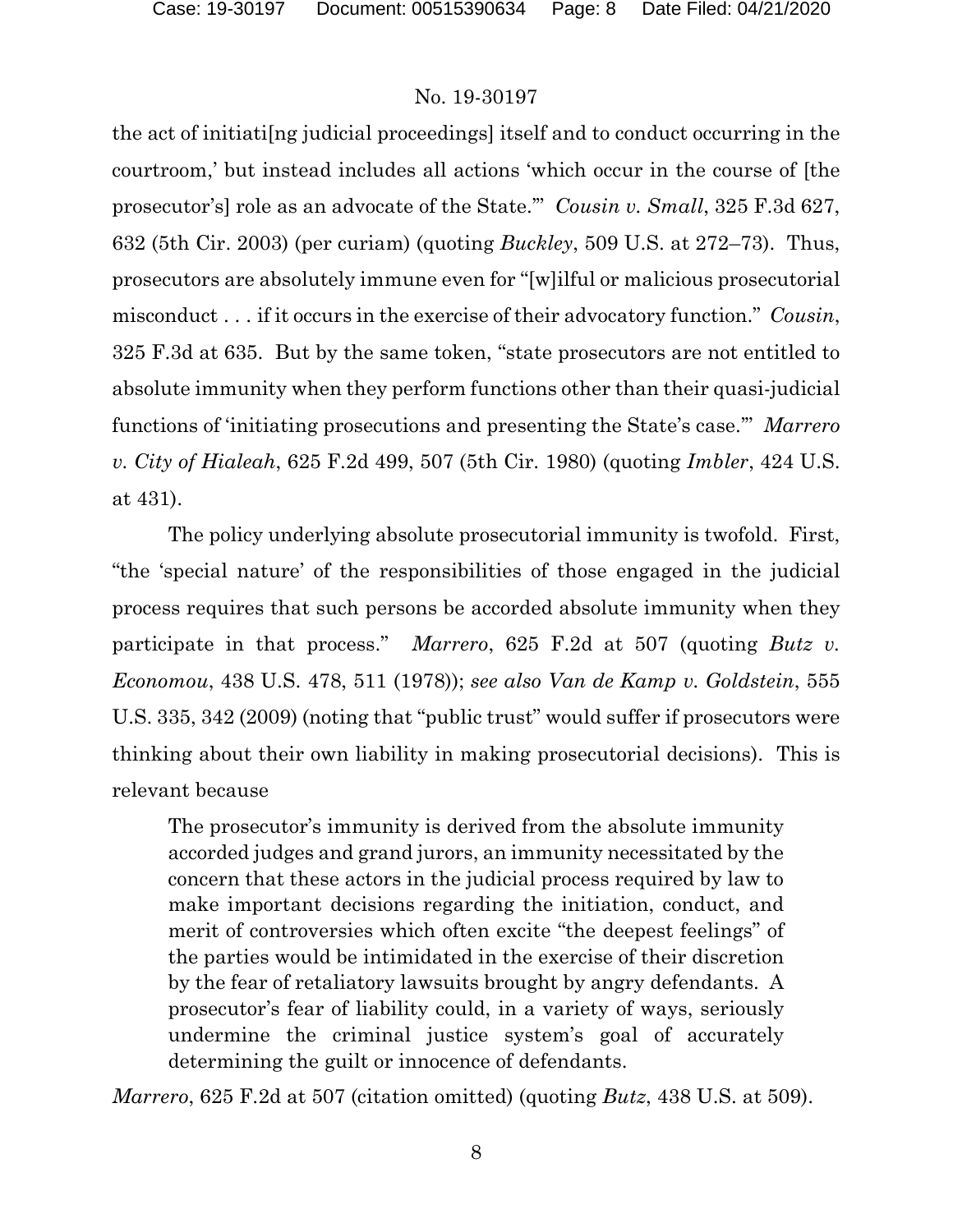But "when a prosecutor acts outside his quasi-judicial role, he is not making decisions comparable to those of a judge or grand juror. Thus, subjecting him to liability for such decisions will not interfere to the same degree with the effective functioning of the criminal judicial system." *Marrero*, 625 F.2d at 508; *see also Van de Kamp*, 555 U.S. at 343 ("We have held that absolute immunity does not apply when a prosecutor gives advice to police during a criminal investigation, . . . when the prosecutor makes statements to the press, . . . or when a prosecutor acts as a complaining witness in support of a warrant application."). So "[o]nly discretion that is quasi-judicial in nature requires absolute insulation from suit because only such discretion is so crucial to the effectiveness of the truth-finding process to outweigh the countervailing policy that government officials should be subject to suit for violations of civil rights." *Id.* For this reason, "when a prosecutor makes an investigative decision" comparable to that of a police officer—such as whether to order a search and seizure—the prosecutor is not entitled to absolute immunity. *Id.* Instead, he is given the same immunity a police officer would have: qualified immunity. *Id.*

"The second reason justifying absolute immunity for prosecutors engaged in quasi-judicial activities is that 'the safeguards built into the judicial system tend to reduce the need for private damage actions as a means of controlling unconstitutional conduct.'" *Marrero*, 625 F.2d at 509 (quoting *Butz*, 438 U.S. at 512). But "when a prosecutor steps outside the confines of the judicial setting, the checks and safeguards inherent in the judicial process do not accompany him, and thus there is greater need for private actions to curb prosecutorial abuse and to compensate for abuse that does occur." *Marrero*, 625 F.2d at 509.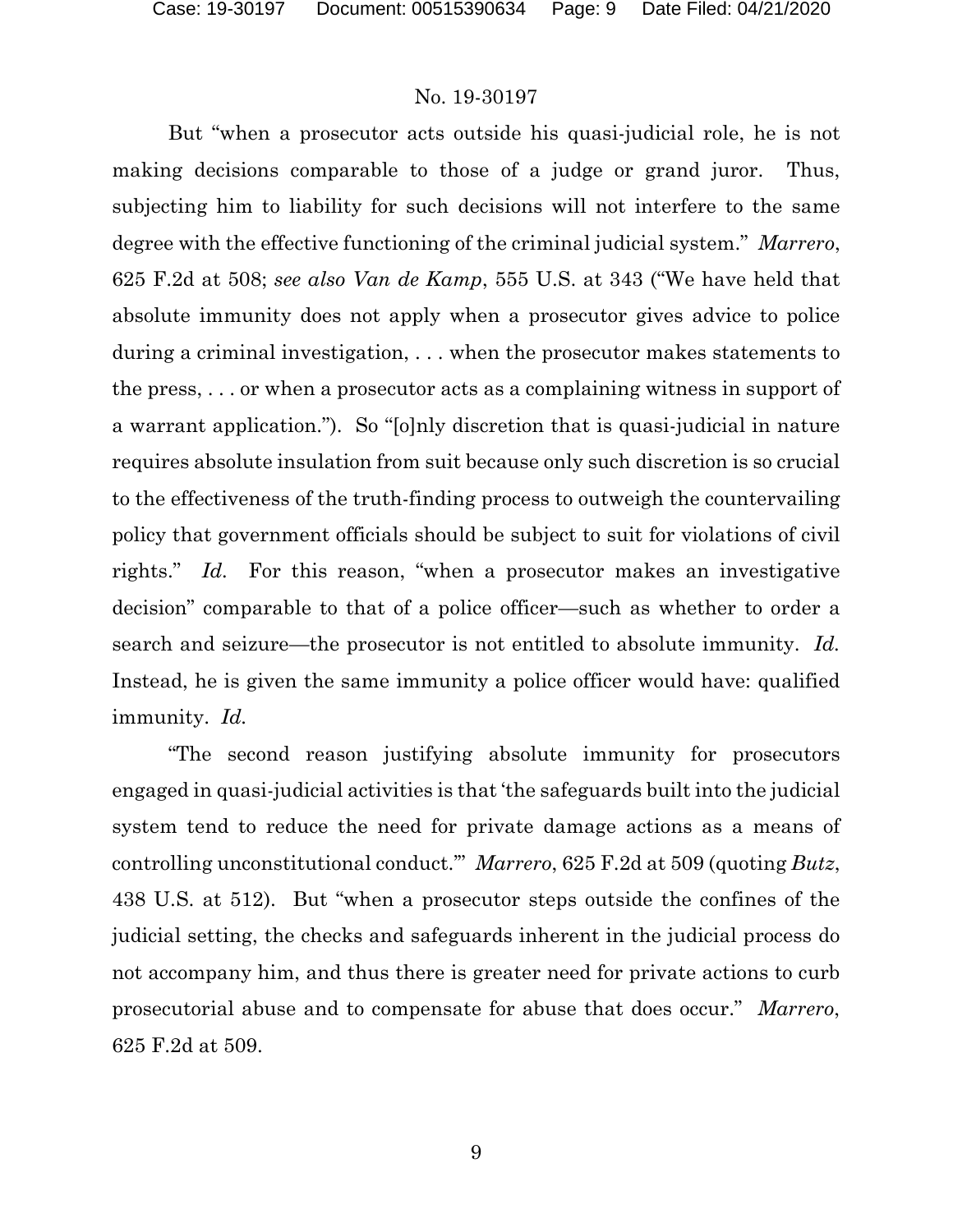# *2. Whether Individual Defendants Are Entitled to Absolute Immunity*

Plaintiffs allege that Individual Defendants used fraudulent subpoenas to pressure crime victims and witnesses to meet with them outside of court. Both the Ninth Circuit and our court have issued decisions involving somewhat analogous facts. We discuss the relevant decisions in turn.

In *Lacey v. Maricopa County*, the Ninth Circuit held that a prosecutor who had improperly issued fake subpoenas was not entitled to absolute immunity for his conduct. 693 F.3d 896, 913–14 (9th Cir. 2012). The prosecutor had created purported subpoenas and issued them to a news organization without the prior grand jury or court approval required by Arizona law. *Id.* at 909. The plaintiffs alleged that the prosecutor's avoidance of the judicial subpoena process was intentional. *Id.* at 914. In denying absolute immunity, the Ninth Circuit stated that "[p]rosecutors generally enjoy absolute immunity for their conduct before grand juries because that conduct is integral to 'the judicial phase of the criminal process.' But we can find no justification for extending absolute immunity to the acts of a prosecutor designed to *avoid* the 'judicial phase.'" *Id.* at 913 (citations omitted) (quoting *Imbler*, 424 U.S. at 430).

The Ninth Circuit emphasized that usually, "the judicial process . . . serves as 'a check on prosecutorial actions.'" *Lacey*, 693 F.3d at 914 (quoting *Burns*, 500 U.S. at 492). But that oversight had failed in *Lacey*  "because the prosecutor acted on his own authority, rather than securing the approvals required by Arizona law." 693 F.3d at 914. Thus, even if authoring a subpoena might, in another context, be considered part of a prosecutor's duties, "by avoiding judicial scrutiny, [the prosecutor's] actions were one step 'further removed from the judicial phase of criminal proceedings.'" *Id.* (quoting *Malley v. Briggs*, 475 U.S. 335, 342 (1986)). The court concluded: "Where the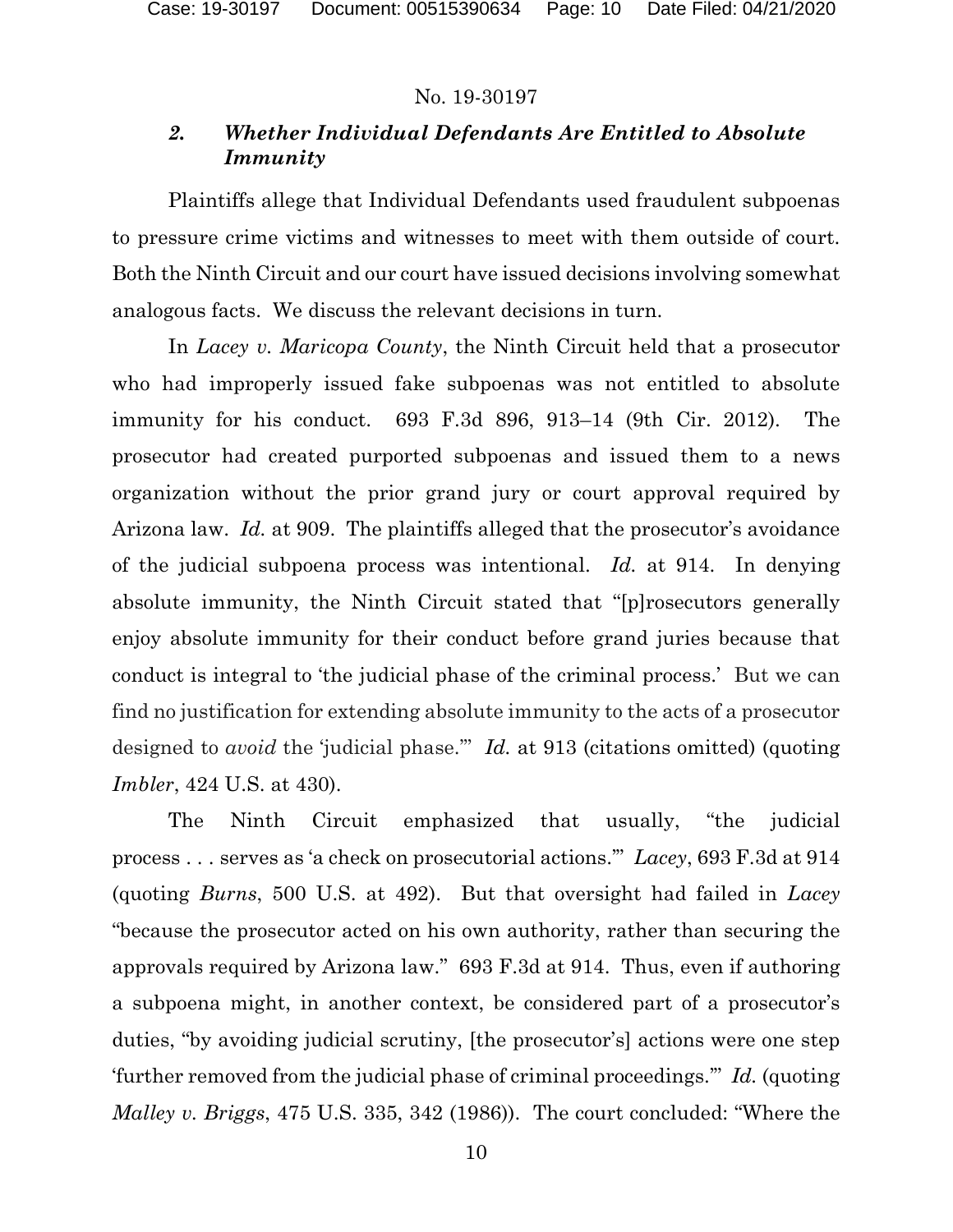prosecutor has side-stepped the judicial process, he has forfeited the protections the law offers to those who work within the process." *Lacey*, 693 F.3d at 914.

Similarly, in *Loupe*, we held that although the prosecutor enjoyed absolute immunity for her decision to prosecute the plaintiff, she was not absolutely immune for ordering his warrantless arrest. 824 F.3d at 539–40. We noted that in ordering a warrantless arrest, a prosecutor

acts directly to deprive someone of liberty; he steps outside of his role as an advocate of the state before a neutral and detached judicial body and takes upon himself the responsibility of determining whether probable cause exists, much as police routinely do. Nothing in the procuring of immediate, warrantless arrests is so essential to the judicial process that a prosecutor must be granted absolute immunity.

*Id.* at 540 (quoting *Lacey*, 693 F.3d at 914). Recalling the Ninth Circuit's analysis in *Lacey*, we concluded that "[o]rdering a warrantless arrest is not intimately associated with the judicial phase of the criminal process; it is conduct outside the judicial process and therefore is not protected by absolute immunity." *Loupe*, 824 F.3d at 540.

Defendants argue that creating and issuing the fake subpoenas was protected prosecutorial conduct because it "relate[d] to the core prosecutorial function of preparing evidence and testimony for trial." But the Supreme Court has squarely rejected this broad interpretation of absolute immunity: "Almost any action by a prosecutor, including his or her direct participation in purely investigative activity, could be said to be in some way related to the ultimate decision whether to prosecute, but we have never indicated that absolute immunity is that expansive." *Burns*, 500 U.S. at 495; *see also Buckley*, 509 U.S. at 276 (declining to extend immunity to investigative conduct merely because it might later "be retrospectively described as 'preparation'" for a judicial proceeding).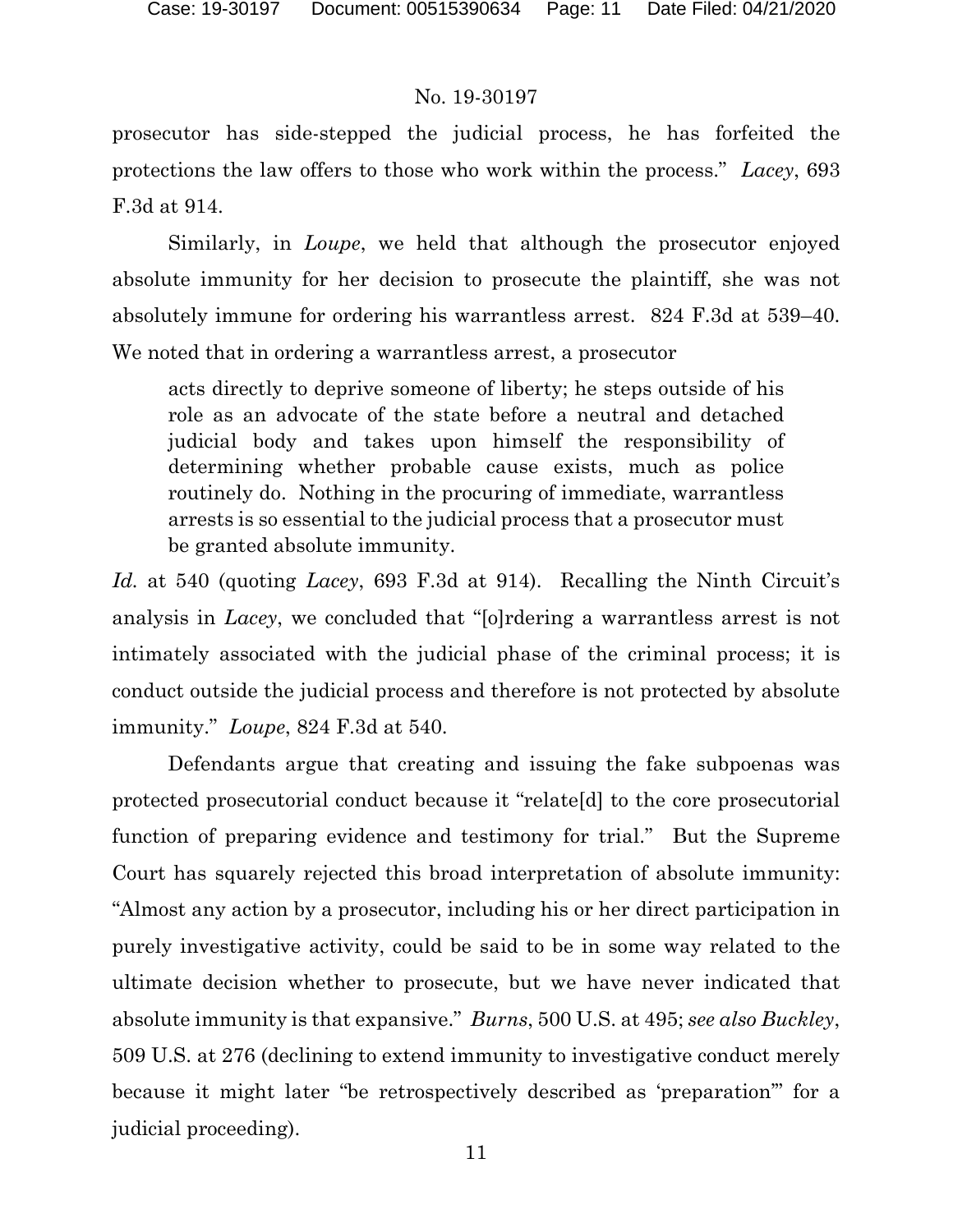Based upon the pleadings before us at this time, it could be concluded that Defendants' creation and use of the fake subpoenas was not "intimately associated with the judicial phase of the criminal process," but rather fell into the category of "those investigatory functions that do not relate to an advocate's preparation for the initiation of a prosecution or for judicial proceedings." *See Hoog-Watson v. Guadalupe Cty.*, 591 F.3d 431, 438 (5th Cir. 2009) (internal quotation marks and citations omitted). This is so for two reasons. First, Defendants allegedly used the subpoenas to gather information from crime victims and witnesses outside of court.<sup>[5](#page-11-0)</sup> "Investigation  $\dots$  has historically and by precedent been regarded as the work of police, not prosecutors, and [it does] not become [a] prosecutorial function[] merely because a prosecutor has chosen to participate." *Simon v. City of New York*, 727 F.3d 167, 172 (2d Cir. 2013) (internal quotation marks omitted); *see also id.* at 173–74 (denying absolute immunity and noting that "a prosecutor has no power to subpoena a

<span id="page-11-0"></span><sup>&</sup>lt;sup>5</sup> Judging from the operative complaint, it is not clear whether charges were filed in the domestic violence case against Singleton's partner when Singleton received the fake subpoenas. We recognize that Plaintiffs Baham, Doe, Bailey, and LaCroix received subpoenas while related criminal cases were pending but, based upon the allegations before us, the fake subpoenas were never used to secure their attendance or testimony in any judicial proceeding. Thus, their situations are not governed by *Cousin*, in which the defendant prosecutor told a witness to falsely implicate a suspect and practiced with him on how to testify at trial while the trial was pending. *See Cousin*, 325 F.3d at 634–35. In *Cousin*, we concluded that the prosecutor was entitled to absolute immunity because his actions were "intended to secure evidence that would be used in the presentation of the state's case at the pending trial of an already identified suspect, not to identify a suspect or establish probable cause." *Id.* But there the actions occurred during a pending trial and were designed to shape a witness's testimony at that trial. Here, by contrast, Individual Defendants' alleged use of the fake subpoenas on Plaintiffs occurred earlier in the process. Baham received several fake subpoenas over the course of several months after she stopped taking calls from investigators. The facts before us do not support an argument that the reasons for sending Baham the fake subpoenas qualify for absolute immunity. Doe met privately with a Defendant ADA at the Office but does not allege that the ADA expressed any intent to use her testimony in the pending trial. Both Bailey and LaCroix received fake subpoenas demanding private meetings at the Office, but the complaint does not allege that prosecutors sought to use Bailey or LaCroix's testimony at trial. Indeed, prosecutors withdrew the fake subpoenas and never called Bailey or LaCroix to testify.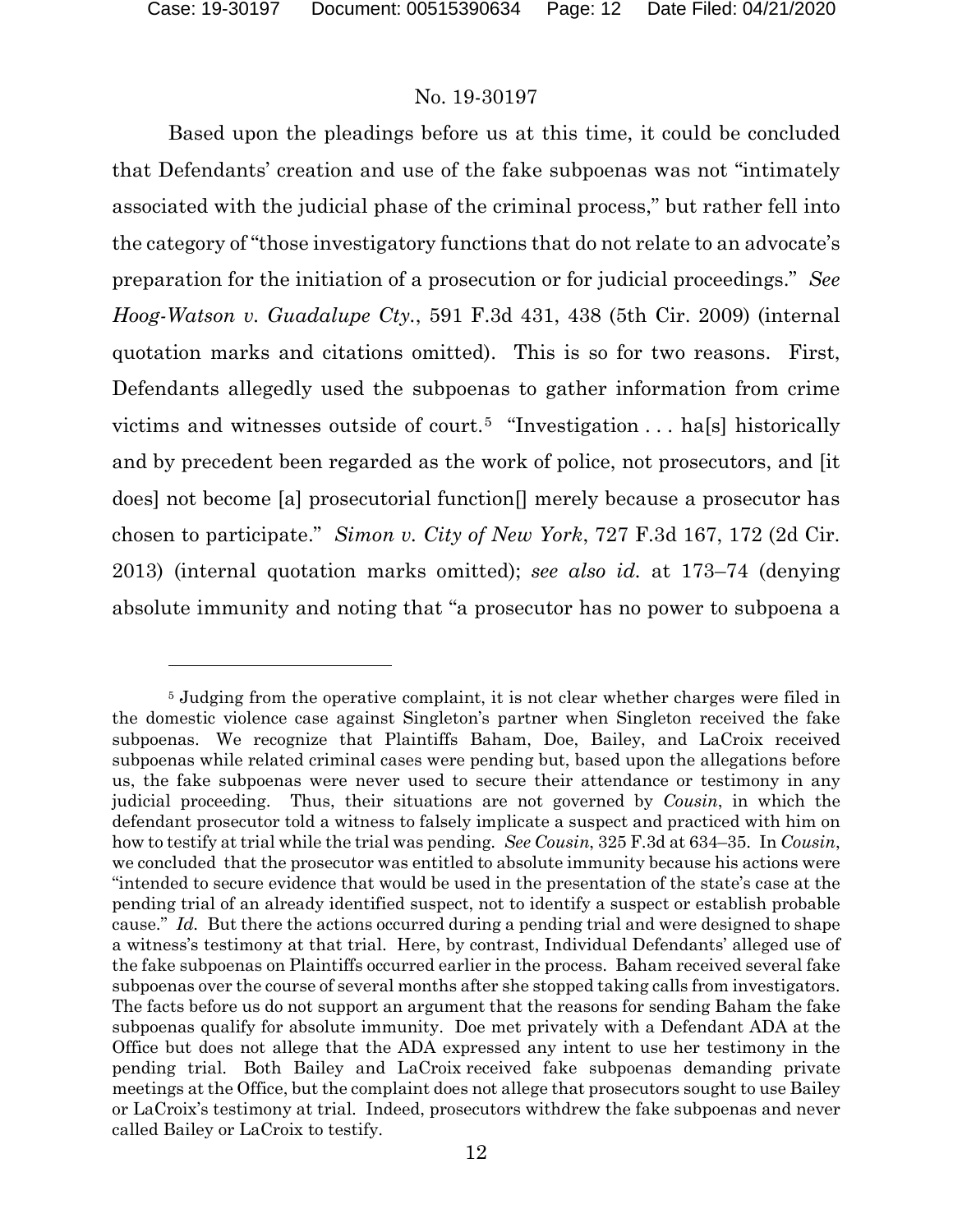witness to appear outside of judicial proceedings to answer questions from the prosecution"). Defendants' information-gathering is more analogous to investigative police work than advocatory conduct.

Defendants assert that their use of the fake subpoenas is like the *Imbler*  "prosecutor's out-of-court effort 'to control the presentation of his witness' testimony,'" which the Supreme Court held was "fairly within his function as an advocate." But they overlook the context of the Court's statement. In *Imbler*, the petitioner argued that the prosecutor had engaged in investigative, not prosecutorial, activity when he requested "during a courtroom recess that [police] hold off questioning [a witness] about a pending bad-check charge until after [the witness] had completed his testimony." 424 U.S. at 430 n.32. The Supreme Court determined that "[s]een in its proper light," the prosecutor's "request of the officers was an effort to control the presentation of his witness' testimony, a task fairly within his function as an advocate." *Id.*

Here, in contrast, Defendants were not attempting to control witness testimony during a break in judicial proceedings. Instead, they allegedly used fake subpoenas in an attempt to pressure crime victims and witnesses to meet with them privately at the Office and share information outside of court. Defendants never used the fake subpoenas to compel victims or witnesses to testify at trial. Such allegations are of investigative behavior that was not "intimately associated with the judicial phase of the criminal process." *See Imbler*, 424 U.S. at 430.

Defendants also note that the fake subpoenas were all issued after charges had been filed in the underlying criminal cases. It is true that the Supreme Court in *Buckley* relied on the prosecutors' *lack* of probable cause to conclude that they were not absolutely immune for allegedly fabricating evidence. *See Buckley*, 509 U.S. at 274. But the Court also recognized that even after probable cause has been found, "a prosecutor may engage in 'police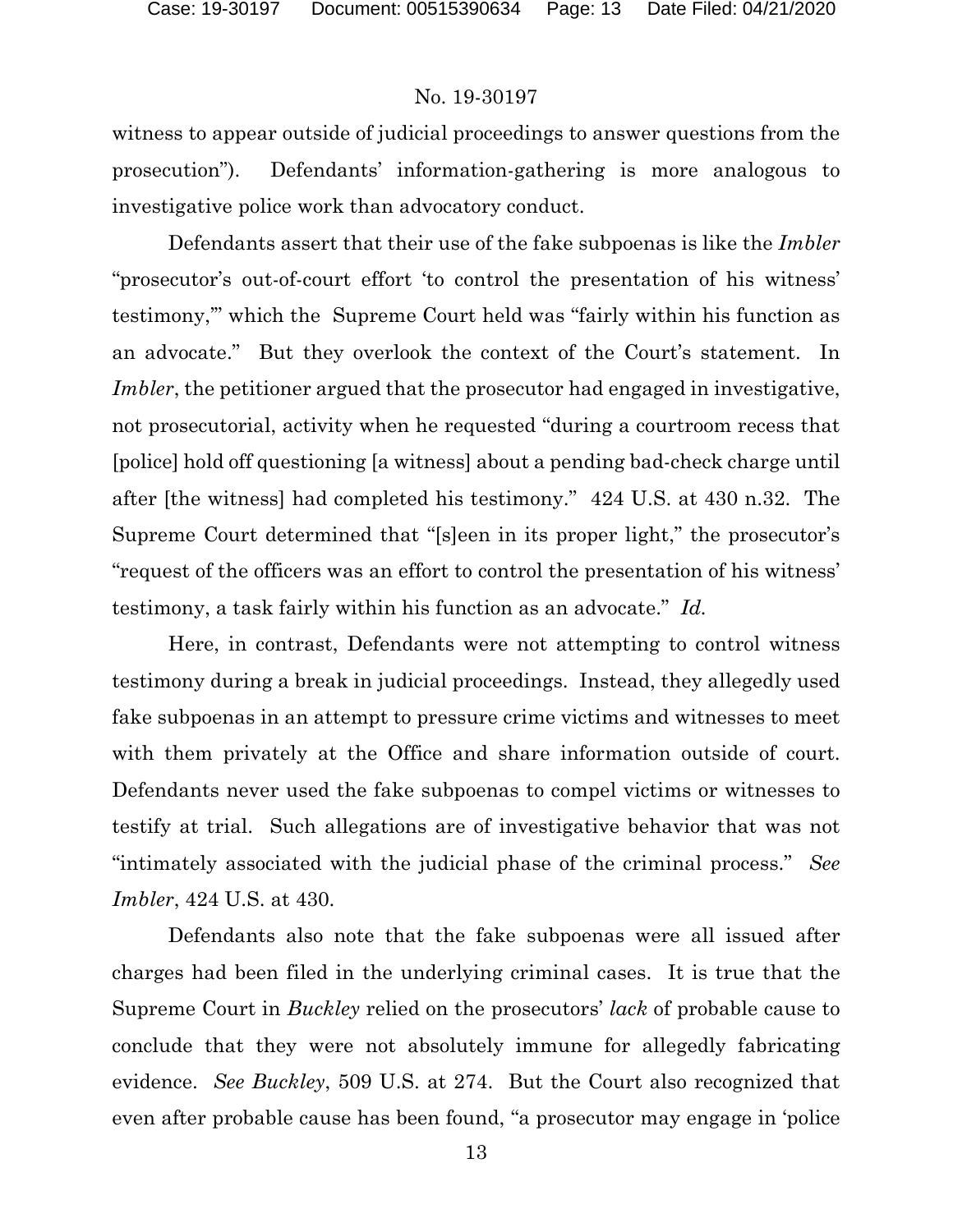investigative work' that is entitled to only qualified immunity." *Id.* at 274 n.5. The Supreme Court has never held that the timing of a prosecutor's actions controls whether the prosecutor has absolute immunity. Instead, the Court focuses on the function the prosecutor was performing. *See id.* at 273; *Van de Kamp*, 555 U.S. at 342. Defendants' use of the fake subpoenas in an attempt to obtain information from crime victims and witnesses outside the judicial context falls into the category of investigative conduct for which prosecutors are not immune. *Hoog-Watson*, 591 F.3d at 438 ("[A] prosecutor does not enjoy absolute immunity for acts of investigation or administration." (alteration in original) (internal quotation marks and citation omitted)).

In using the fake subpoenas, Individual Defendants also allegedly intentionally avoided the judicial process that Louisiana law requires for obtaining subpoenas. *See* LA. CODE CRIM. PROC. ANN. art. 66. Their creation and use of the fake subpoenas thus fell "outside the judicial process." *Loupe*, 824 F.3d at 540; *see also Lacey*, 693 F.3d at 914 ("[B]y avoiding judicial scrutiny, [the prosecutor's] actions were one step 'further removed from the judicial phase of criminal proceedings.'" (quoting *Malley*, 475 U.S. at 342)). Construing the allegations in the light most favorable to Plaintiffs, the creation and use of the fake subpoenas constituted investigative conduct for which Individual Defendants would not be absolutely immune.

Denying Individual Defendants dismissal based upon absolute immunity for their creation and use of the fake subpoenas also accords with the policy underlying absolute prosecutorial immunity. Individual Defendants allegedly violated the rights of victims and witnesses with no cases pending against them. Denying them absolute immunity will not deter prosecutors' future decisions to charge specific defendants. Moreover, because Individual Defendants issued the subpoenas without court supervision, they operated free of "the checks and safeguards inherent in the judicial process." *Marrero*, 625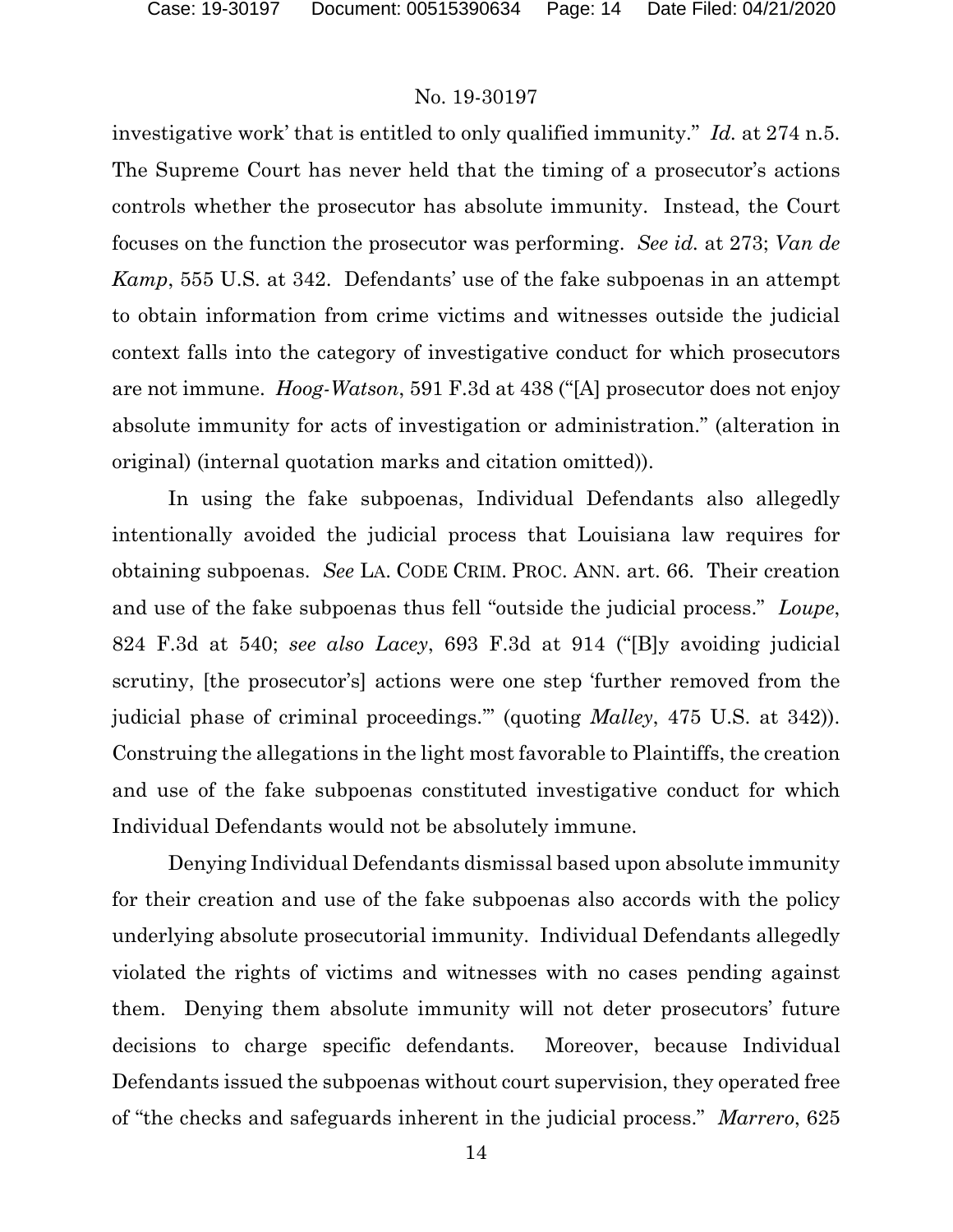F.2d at 509. As a result, "there is greater need for private actions to curb prosecutorial abuse and to compensate for abuse that does occur." *Id.* This case is likely Plaintiffs' only means of legally redressing the harms they suffered as a result of Individual Defendants' alleged conduct. At the same time, further facts may develop that support Individual Defendants' defense. We leave open whether Individual Defendants may satisfy their burden of showing absolute immunity at the summary judgment stage. *See Hoog-Watson*, 591 F.3d at 437 n.6 (stating in the summary judgment context that "the defendant who pleads the affirmative defense of absolute prosecutorial immunity bears the burden of proving that the conduct at issue served a prosecutorial function"). We offer no opinion on the future; we simply affirm the district court's decision presented to us.

For the foregoing reasons, we hold that the district court did not err in denying the Individual Defendants absolute immunity for their alleged creation and use of fake subpoenas at this stage of the case.

#### **Merits Jurisdiction**

Defendants also appeal the district court's denial of their motion to dismiss a number of claims for failure to state a claim on which relief may be granted. But we lack jurisdiction over this part of Defendants' appeal.

Defendants first argue that "[b]ecause the district court denied qualified immunity with respect to several claims against several Defendants," we have jurisdiction to consider the merits of those claims. *See Bosarge*, 796 F.3d at 439 (stating that an appellate court reviewing a Rule 12(b)(6) motion to dismiss on qualified immunity grounds has "'jurisdiction to pass on the sufficiency of [the] pleadings,' which is an 'issue of law' that 'is both inextricably intertwined with, and directly implicated by, the qualified immunity defense" (quoting *Ashcroft v. Iqbal*, 556 U.S. 662, 672–73 (2009)). Defendants also contend that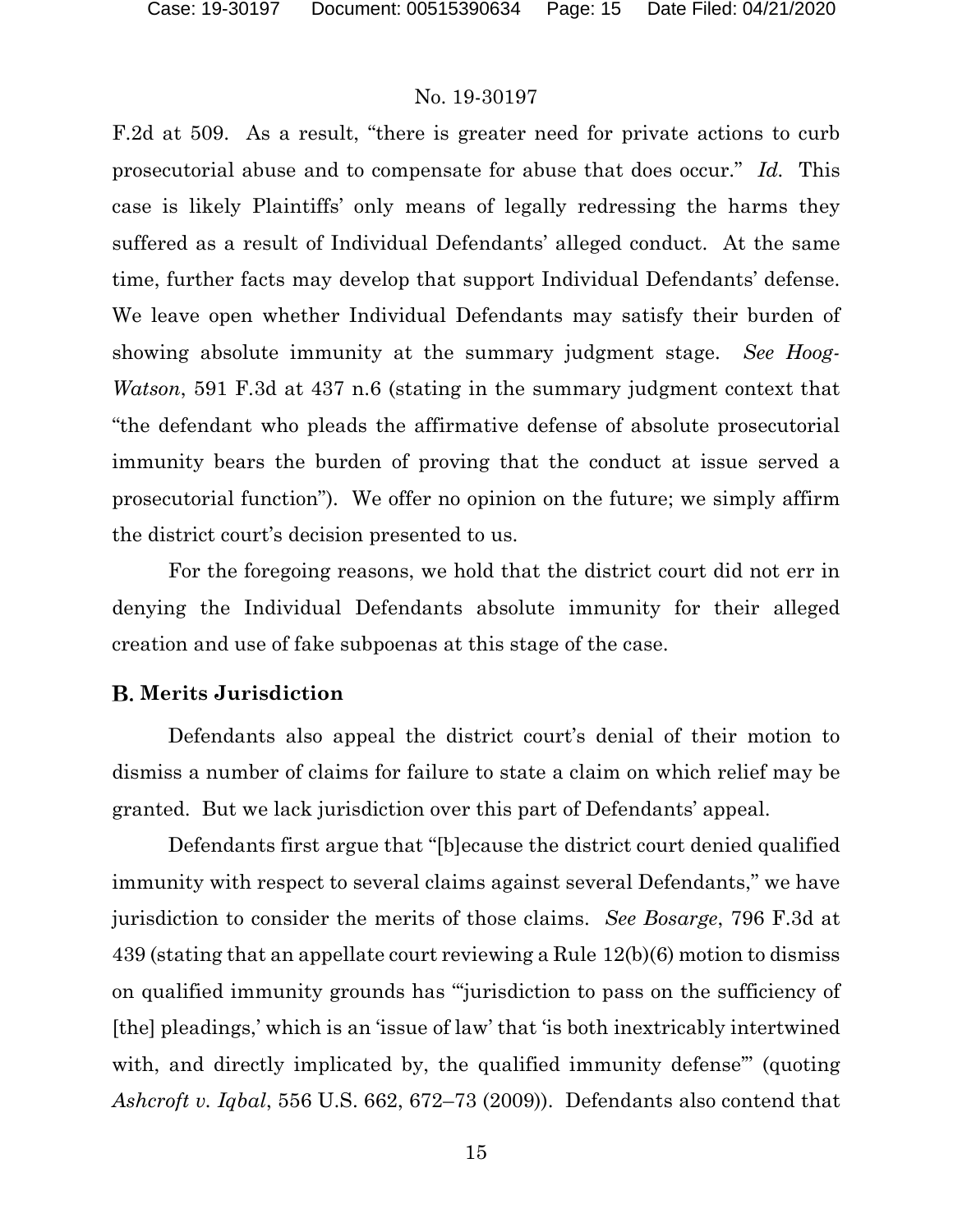even though Plaintiffs' official-capacity claims and claims for injunctive relief are "not directly at issue in this immunity appeal, the Court can and should consider and grant relief as to these claims to the extent that they turn on issues closely related to, or inextricably intertwined with, the immunity issues."

But as a result of a recent ruling by the district court, no qualified immunity issues are currently before us. The only remaining immunity question is whether Individual Defendants are absolutely immune from Plaintiffs' *state*-law claims concerning the subpoenas. This question does not implicate the merits of Plaintiffs' federal claims. We lack jurisdiction to consider the merits of Plaintiffs' federal claims at this stage of the appeal.

Defendants also ask us to exercise pendent appellate jurisdiction to review the merits of Plaintiffs' remaining state-law claims. They rely on cases in which this court, reviewing appeals from denials of qualified immunity on federal claims, exercised pendent jurisdiction to review the merits of related state-law claims.

But pendent jurisdiction is inapposite here. "Only where essential to the resolution of properly appealed collateral orders should courts extend their [collateral-order] jurisdiction to rulings that would not otherwise qualify for expedited consideration." *Swint v. Chambers Cty. Comm'n*, 514 U.S. 35, 51 (1995) (quoting Riyaz A. Kanji, *The Proper Scope of Pendent Appellate Jurisdiction in the Collateral Order Context*, 100 YALE L.J. 511, 530 (1990)). Defendants do not contend that resolving the legal sufficiency of Plaintiffs' state-law claims is essential to our resolution of the absolute immunity issue. We thus lack jurisdiction to consider the merits of Plaintiffs' state-law claims.